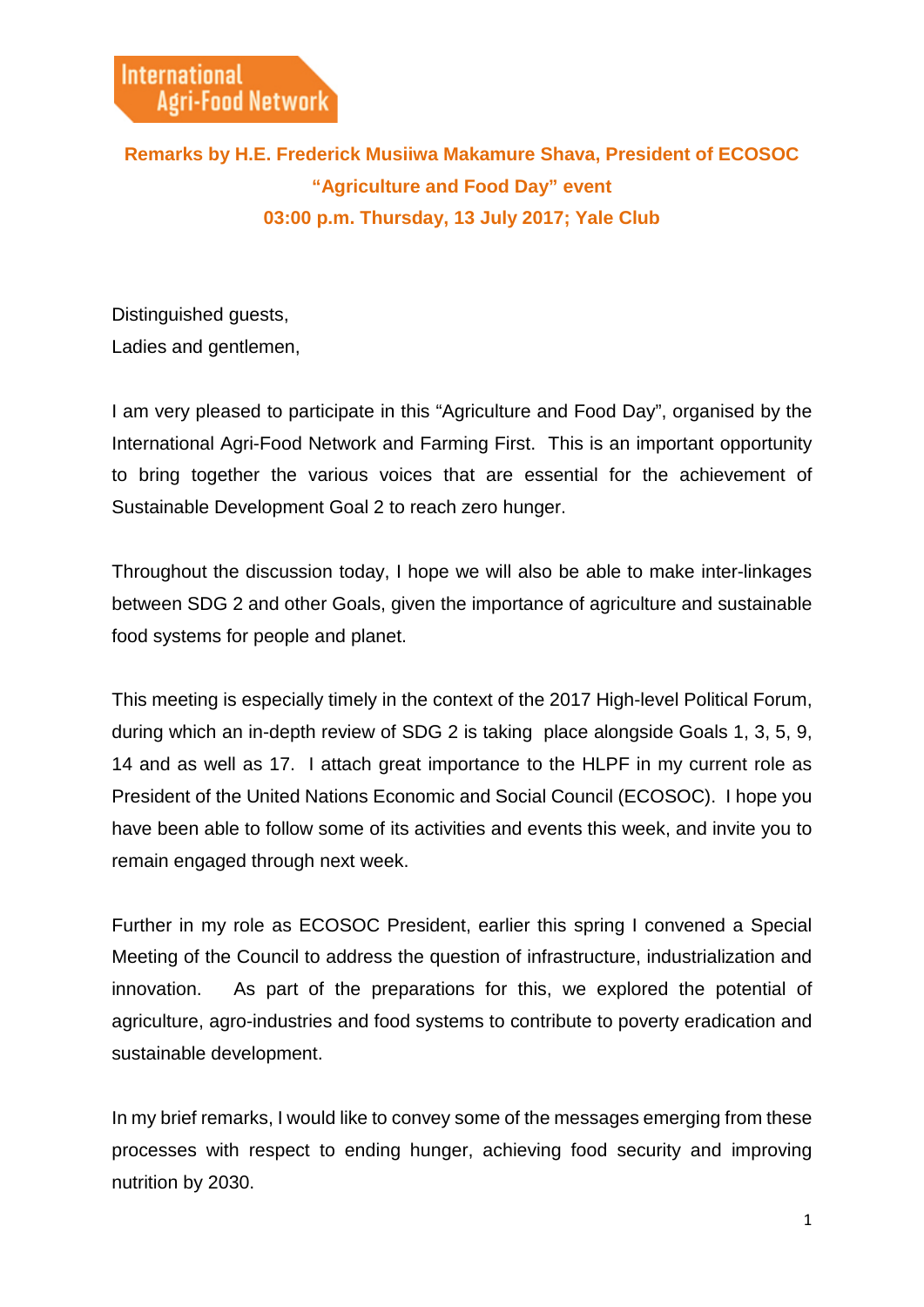Distinguished guests,

Although significant progress has been made in combatting hunger and malnutrition since 2000, we have a long way to go to end hunger for all by 2030. This is especially true in my region, Africa, where close to half of the population faces moderate or severe levels of food insecurity.

The recently released Report of the Secretary-General on SDG progress states that, world-wide, 11 per cent of the population is undernourished, amounting to roughly 793 million people. Furthermore, an estimated 155 million children under 5 years of age are stunted as the result of chronic malnutrition. As the result of other forms of malnutrition, over nutrition and unhealthy diets obesity affects 41 million children under 5 years of age worldwide. Worryingly, we know that child malnutrition is not merely an indicator of ill health; it can have negative long-term repercussions on other measures of well-being, such as lower educational outcomes.

Some of these findings are particularly distressing in the context of Africa and countries in special situations, where many food and nutrition needs are undermined by both natural and human-made disasters. For example, the humanitarian crisis in the Sahel has made over 30 million people food insecure, including at least 12 million who need emergency food assistance.

We also know that there are larger structural and demographic aspects to consider in pursuit of SDG 2. For example, over 70 per cent of the world's extreme poor live in rural areas and rely on agriculture as their main source of living. This requires greater focus in supporting their enhanced access to productive resources and resilience to climate and other shocks.

Distinguished guests,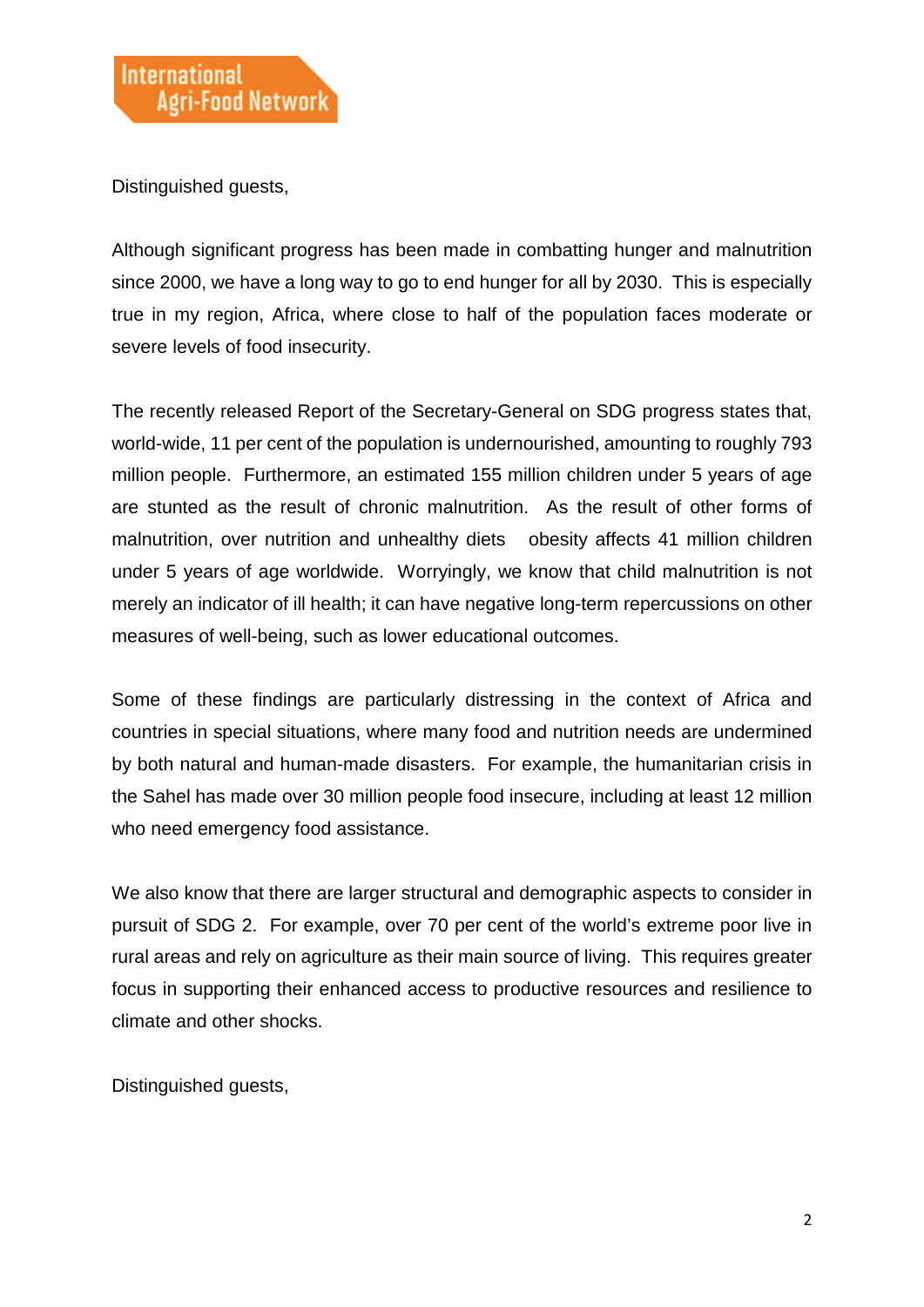Ending hunger and improving food and nutrition security will require an integrated approach founded on a commitment to sustainable food production systems and resilient agriculture.

In our preparations for the 2017 Special Meeting of ECOSOC, my office worked closely with a UN inter-agency team to analyse the importance of agriculture, agroindustries development and resilient food systems to the 2030 Agenda. This is a critical lens through which to discuss the steps needed for ending hunger, as well as making progress on other sustainable development objectives such as eradicating poverty, ensuring healthy lives creating jobs and improving rural-urban inter-linkages.

The analysis for the ECOSOC Special Meeting underlined the indispensability of agriculture and agro-industries to food systems. As such, progress in these areas needs to prioritize inclusive growth and sustainable development, rather than narrowly promoting efficiency and productivity along the food and value chain.

With an enabling environment for entrepreneurship, policy coherence, well targeted financing innovation and partnerships, this sector has significant potential to contribute to green industrialization and sustainable development across all countries. The potential impact is especially great in the emerging and least developed countries.

Improving agricultural value chains and linking them to markets within and across countries has positive knock-on effects for people's well-being. At each link in the value chain, agri-businesses can help to generate employment, raise incomes, reduce poverty and contribute to food and energy security. In particular, sustainable agriculture and the development of agricultural value chains can be particularly beneficial for small holders, particularly rural youth and women.

It is well known that within the agro-industry sector, value is added to raw agricultural materials through processing, preparation and other processes. These could be enormous engines of future growth in developing countries. If we look at Africa, agricultural and food exports from the region are largely unprocessed. As a result, the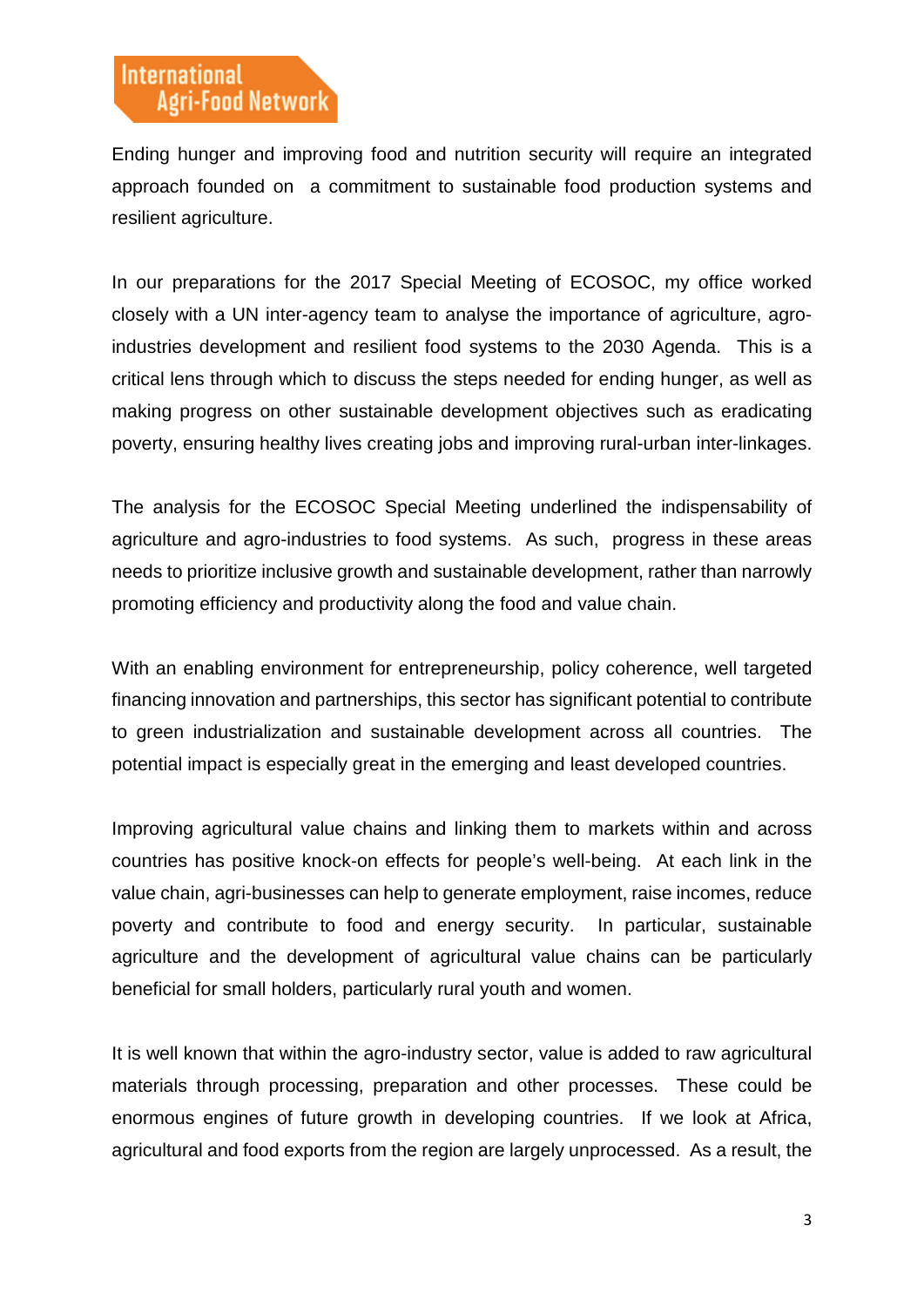region fails to capitalize on adding value locally and forgoes the benefits of vital national resources.

We need to step up efforts to address this over-reliance on the export of commodities, hence Africa's commitment to structured transformation of our economies. Strong capacities and innovative partnerships need to be built to move up the value chain across Africa and other countries in special situations. Mobilizing such efforts is an urgent priority if we want to create jobs and prosperity for our populations, as well as make a dent on the prevalence of hunger.

Distinguished guests,

Ladies and gentlemen,

Despite the challenges to achieving SDG 2, the future holds great promise. There are a number of successes and opportunities on the ground, many of which are being brought to our attention in ECOSOC through this year's HLPF and Special Meeting. These include opportunities (i) to expand the benefits of new technologies; (ii) to support and scale up agribusinesses and biotechnologies; (iii) to increase productive capacities in a sustainable manner; and (iv) to reap the demographic dividend.

Concrete steps need to be taken towards stimulating innovation and enhancing infrastructure development, including in the areas of water and sanitation, transportation, energy, irrigation and ICTs so as to support the deployment of a robust agricultural and food systems. Beyond boosting progress on SDG 2, this will foster progress on SDG 1 to eradicate poverty, as well as across all other Goals.

None of this will be achieved unless we break down silos so that we can benefit from the collective capacities in public, private and voluntary sectors. We need to build partnerships by reaching across individual areas of expertise, geographic spheres and institutional frontiers.

Many of the building blocks are already in place, they just need to be strengthened and scaled up. The importance of regional integration in the area of trade and value